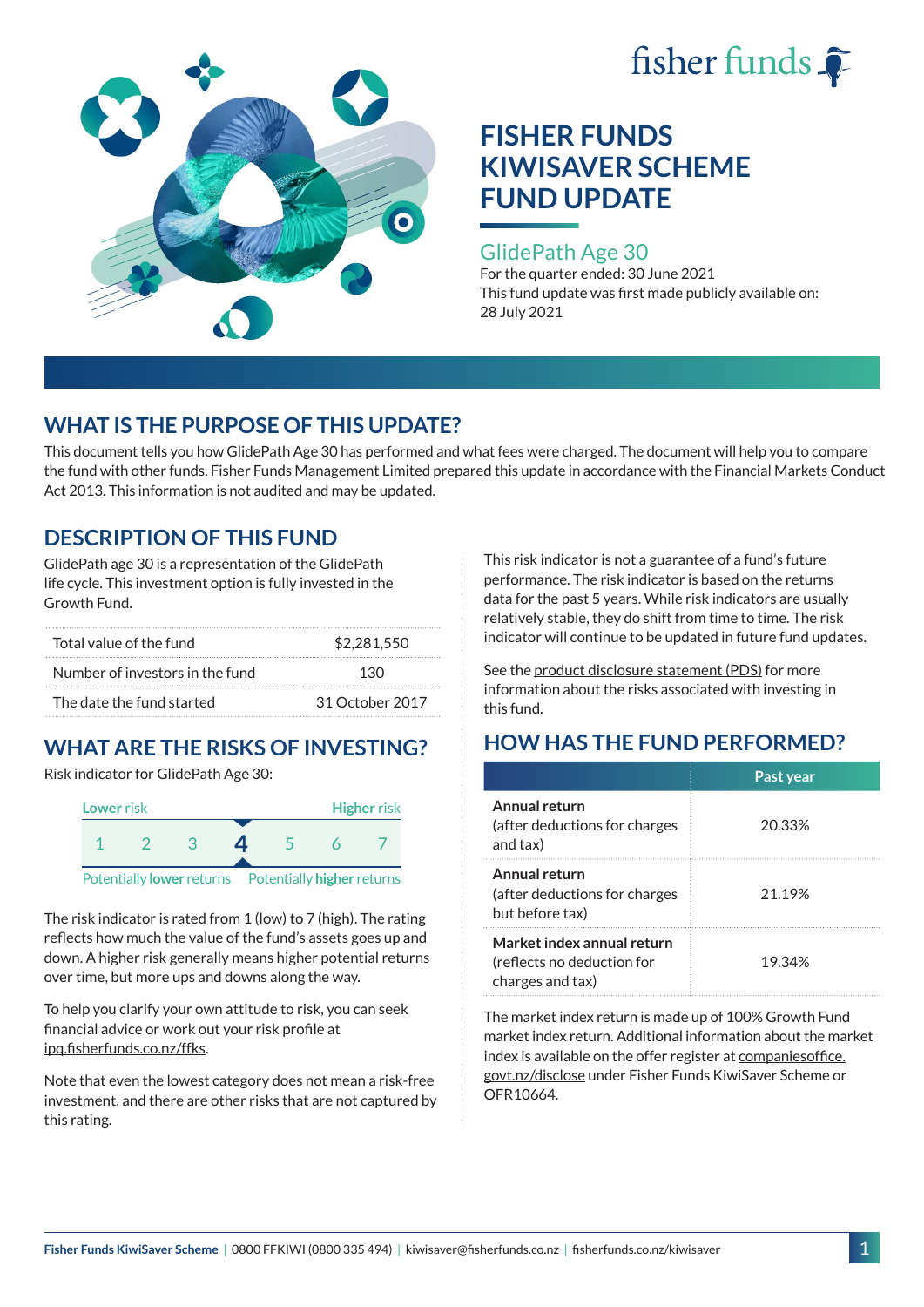## **ANNUAL RETURN GRAPH**



This shows the return after fund charges and tax for each year ending 31 March since the fund started. The last bar shows the average annual return since the fund started, up to 30 June 2021.

**Important:** This does not tell you how the fund will perform in the future.

Returns in this update are after tax at the highest prescribed investor rate (PIR) of tax for an individual New Zealand resident. Your tax may be lower. The market index return reflects no deduction for charges and tax.

### **WHAT FEES ARE INVESTORS CHARGED?**

Investors in GlidePath Age 30 are charged fund charges that include GST. In the year to 31 March 2021 these were:

|                                                | % of net asset value   |  |
|------------------------------------------------|------------------------|--|
| <b>Total fund charges</b>                      | 2.51%                  |  |
| Which are made up of:                          |                        |  |
| Total management and<br>administration charges | 1.03%                  |  |
| Inding:                                        |                        |  |
| Manager's basic fee                            | 0.95%                  |  |
| Other management and<br>administration charges | 0.08%                  |  |
| Total performance-based fees <sup>1</sup>      | 1.48%                  |  |
| <b>Other charges:</b>                          | \$ amount per investor |  |
| Annual account fee                             | \$23.40                |  |

Small differences in fees and charges can have a big impact on your investment over the long term.

### **EXAMPLE OF HOW THIS APPLIES TO AN INVESTOR**

Sarah had \$10,000 in the fund at the start of the year and did not make any further contributions. At the end of the year, Sarah received a return after fund charges were deducted of \$2,033 (that is 20.33% of her initial \$10,000). Sarah also paid \$23.40 in other charges. This gives Sarah a total return after tax of \$2,009.60 for the year.

# **WHAT DOES THE FUND INVEST IN?**

#### **Actual investment mix**

This shows the types of assets that the fund invests in.



### **Target investment mix**

This shows the mix of assets that the fund generally intends to invest in.